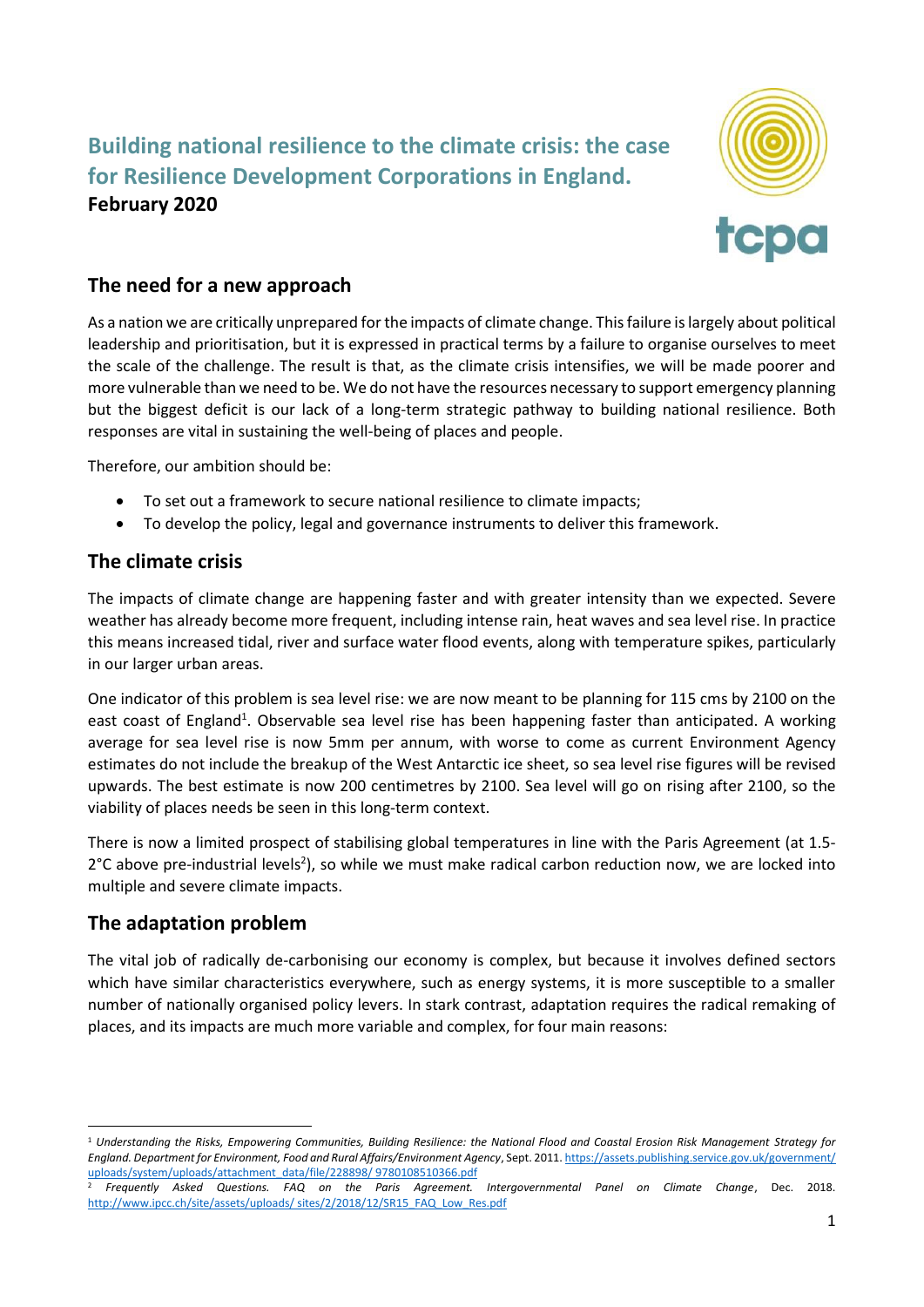- 1. **Place**. Climate impacts play out very differently across the diverse physical and social geography of the UK. Urban and rural areas, upland and coastal places: all require different and fine-grained responses.
- 2. **People.** Climate impacts affect different people in different ways, with consequences that are particularly significant for social groups least equipped to be resilient. Adaptation solutions also have direct and lasting impacts on everyday lives, so taking action means working with communities and communicating an effective narrative for change.
- 3. **Space.** Building resilience requires interlocking measures, from major spatial-scale coastal realignment to the detail of the way that buildings are wired. The interdependence of decisions on such matters is vital in determining long-term solutions, and is often driven by catchments and coastal systems which do not fit with local government boundaries.
- 4. **Time.** Building resilience requires thinking about the very long term and at least 100-year planning horizons. This implies new ways of thinking and working. Time is also running out for us to begin building resilience, so we need to act now and radically

## **What's the problem with our current approach?**

The UK is very badly organised to meet the challenge of climate change. The key areas of dysfunction are:

**Institutional fragmentation**. There are multiple national and local agencies with a stake in adaptation but no single entity with oversight of the complete agenda. The Environment Agency has no formal remit to deal with heat stress, nor does it have responsibility for all aspects of flood risk. Most significantly, there is no single agency for the delivery of the multiple actions that are needed to build national resilience. Local planning authorities are the closest proxy we have, with the powers to both plan and control development, yet their boundaries are very poorly aligned with the functional geography of, for example, flood risk. In the absence of any coherent strategic planning framework, co-operation between districts in similar areas of vulnerability is institutionally and politically difficult and, in some cases, non-existent. Through this complex picture, although we have all the necessary data, we are action poor as we do not have a clear delivery pathway to drive change on the ground with sufficient powers and speed to meet the climate challenge.

**Austerity:** Since 2010 a lack of resources has impacted severely on the skills and institutional capacity of all the key players relevant to building resilience. However, this is most acutely expressed in local planning authorities of top-tier flood authorities. The resources to develop and retain staff, as well as commission relevant supporting evidence, are inadequate.

**Skills:** There is a widespread lack of the key relevant adaptation skills, particularly in planning, but also in the wider built environment sector in terms of design and construction.

**Deregulation**: Those on the front line of securing adaptation in local government have much less power of built environment than they did a decade ago. The rapid expansion of permitted development is a key example, allowing commercial property to be converted to housing units without the need for full planning permission. Nor do local authorities have the ability to insist on a wider range of adaptation measures.

## **Lessons from the past**

As we are seeking to drive transformative change with the rapidity the science demands<sup>3</sup>, we should consider what has worked when we have needed such a response before.

The most successful model we have for delivering the kind of complex change in a very short time scale lies in the war time and immediate post-war experience of managing land and development. A detailed

<sup>&</sup>lt;sup>3</sup> This proposal is not principally about emergency planning. There is an important and separate question as to whether our emergency responses are adequate. This proposal is about building medium and long-term resilience through strategic planning process under an effective delivery mechanism. It would of course, be vital for these proposals to work closely with emergency planning.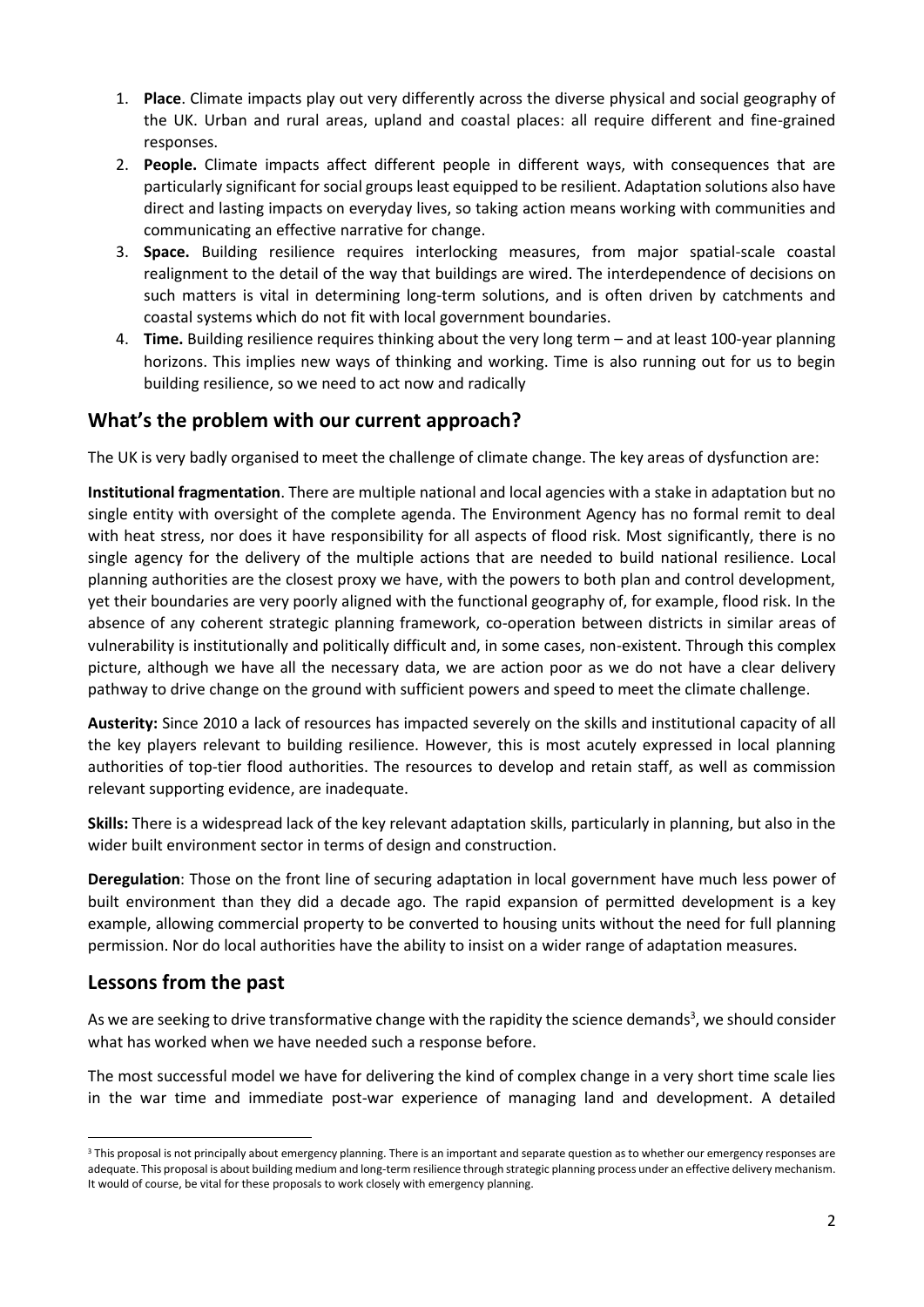examination of this history illustrates how rapid change was made possible. The most striking example of this experience was the development of the post-war New Town Development Corporations. These bodies were designed to manage large-scale demographic change and reconstruction in an era of acute housing shortage. They were designed to both deliver numbers and quality and inclusive communities at the same time.

The record of these Corporations is impressive. A designation process that lasted from the mid-1940s to the late 1960s resulted in the building of 32 New Towns. These places were delivered at scale in a very short time and now house 2.8 million people<sup>4</sup>. The experience of building the New Towns offers a rich and varied range of learning, but in essence the genius of the Development Corporation idea was to create a public body as master-developer with a wide range of powers to do everything necessary to deliver a new town. These powers included the ability to compulsorily purchase land at current-use value, enabling the Development Corporations to capture land values to pay down debt and recycle increasing values into the development process<sup>5</sup>. There continues to be an active debate in government about the application of Development Corporations to regeneration and housing growth but their potential to deal with environmental crisis has largely been ignored.

# **What's the core of our solution?**

# **A National Resilience Act, creating Resilience Development Corporations**

The key suggestion of this paper is to take the framework of a Development Corporation and repurpose it to provide a strong planning delivery mechanism for building resilience in specific places. Each Corporation would have a clear founding purpose and legal power to do everything necessary to secure the resilience of a particular locality. Unlike the New Towns, each designation would be based on an area of functional geography that shared key vulnerabilities and where joint planning and delivery had added benefits. The process of designating such corporations would require both parliamentary consent, a public inquiry and the approval of the Secretary of State. Responsibility and backing for the Corporations themselves would remain a function of central government.

This would require the creation of a modified legal framework based on the New Towns legislation. This creates an opportunity to modernise Development Corporations in order to reflect the importance of community participation, long-term sustainable development, and clear and specific goals on climate adaptation and mitigation. Each designated Resilience Development Corporation (RDC) would have powers to plan and control development and compulsorily purchase land, in addition to the power to implement resilience measures – from major flood defences and the relocation of settlements, to detailed building standards. Their scope might include new powers over upland land management where it directly relates to managing flooding or reducing carbon dioxide levels by protecting and enhancing carbon sinks.

RDCs would not be intended to replace all the planning functions of the local government, but they would take on a significant element of their powers. They would be layered over the top of existing structures, unifying and co-ordinating their powers where these are related to climate resilience. Initially there would be seven RDCs in England:

- Blackpool and the Lancashire coast;
- the South Pennines between Manchester and Leeds/Bradford;
- Hull and the Humber estuary;
- the Humber to the Wash (including the River Don catchment);
- the Wash to the Thames;

<sup>4</sup> There is further information on the achievements of the New Town Development Corporations in *New Towns and Garden Cities – lessons for tomorrow. Stage 1: an introduction to the UK's New Towns and Garden Cities,* Dec 14 <https://www.tcpa.org.uk/Handlers/Download.ashx?IDMF=1bcdbbe3-f4c9-49b4-892e-2d85b5be6b87>

<sup>5</sup> There is further information on the powers of New Towns Development Corporations in *'Garden City Standards for the 21st Century: Practical Guides for Creating Successful New Communities. Guide 2 – Finance and Delivery,* Nov 17 <https://www.tcpa.org.uk/Handlers/Download.ashx?IDMF=d4eb68bb-95c3-4b8d-b9b9-a6cb080d76bb>